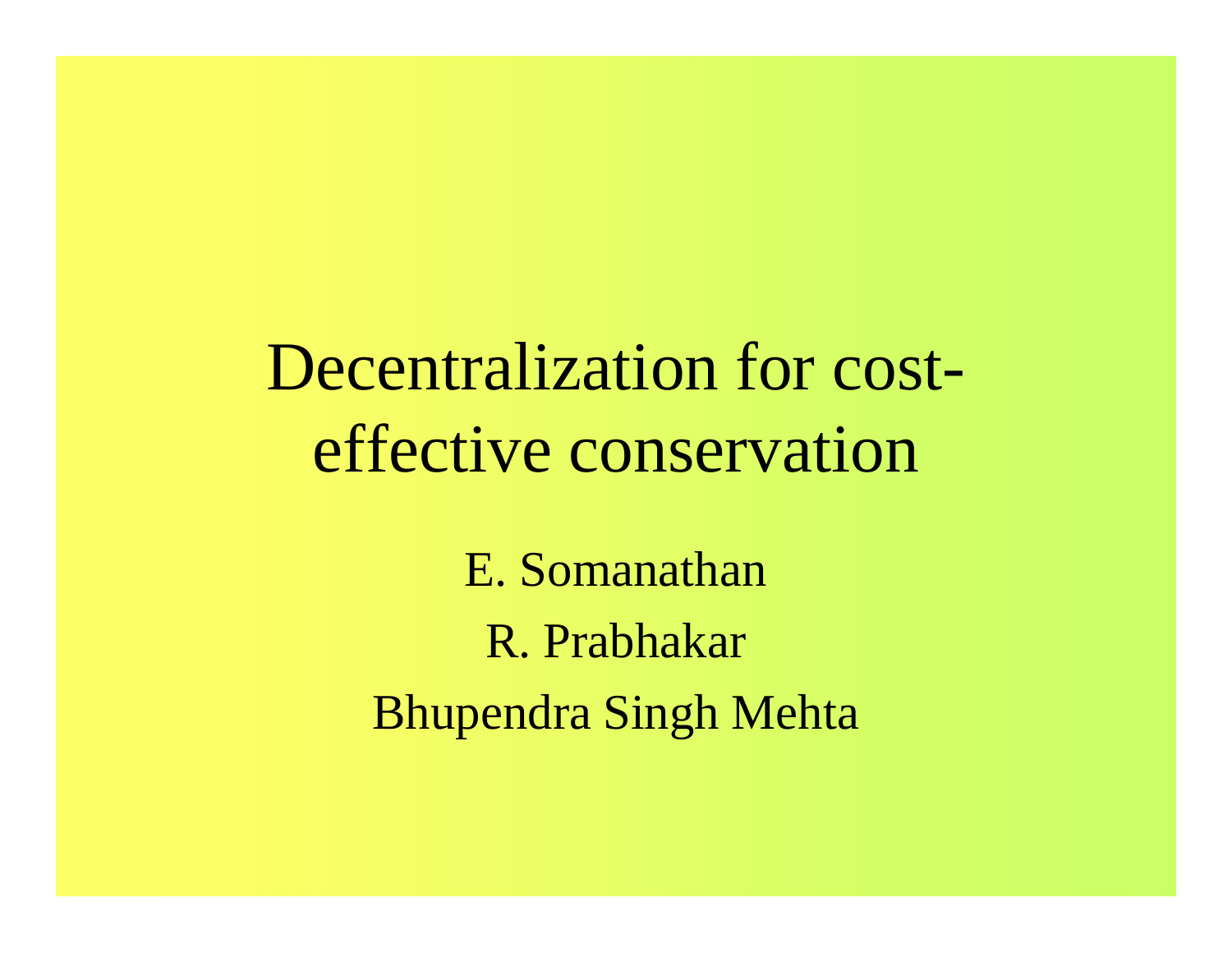# Outline of the talk

- Overview of the question.
- Focus on forest degradation: Rigorous examination of the effects of decentralization on the cost and effectiveness of conservation. (Joint work with R. Prabhakar & B. S. Mehta, *PNAS*, 2009)
- Some implications for forest policy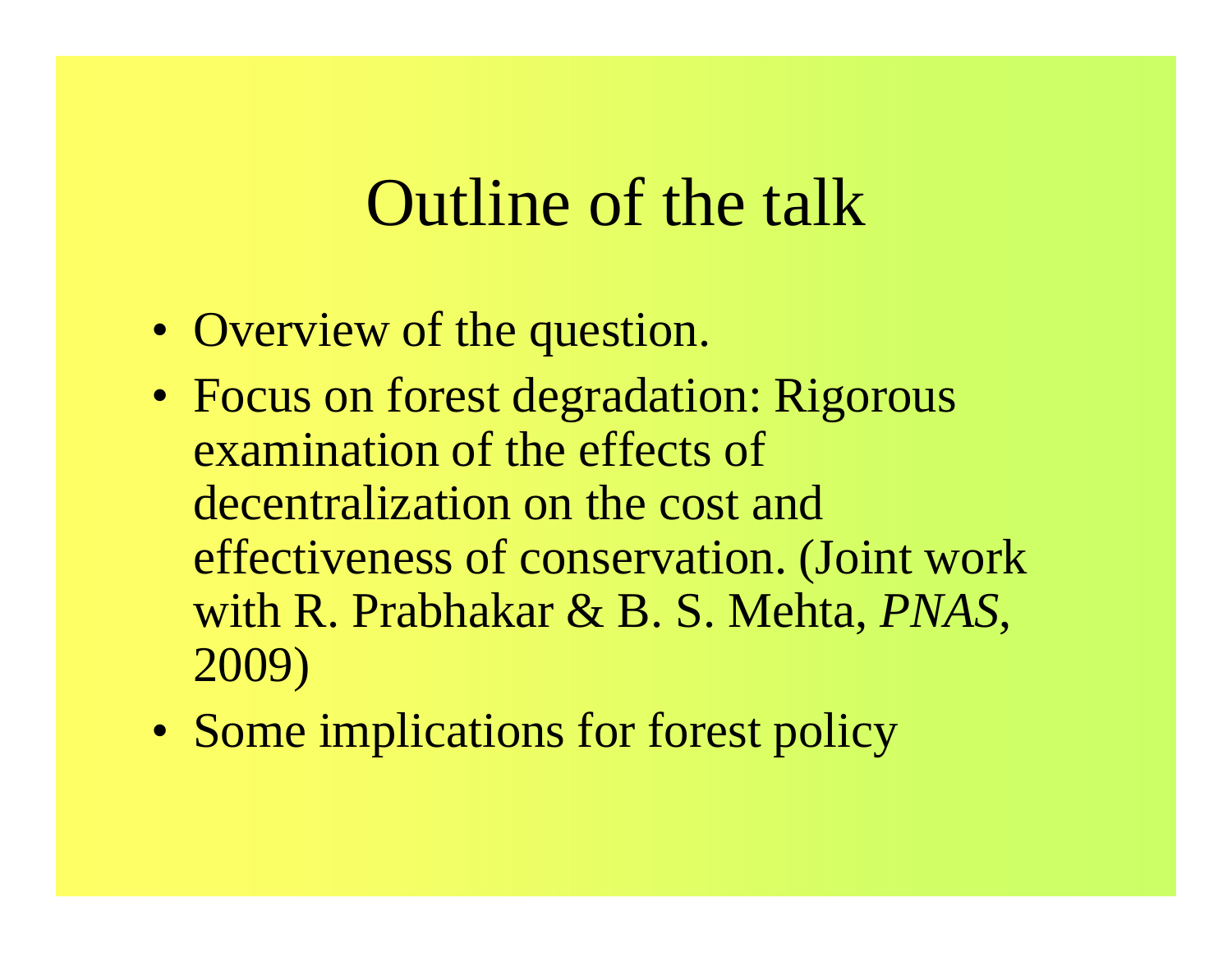# Economics of forest degradation

- The commons problem.
- When I strip a tree, I get the benefit of not going further today, at the cost of having to go further tomorrow. My cutting behavior reflects a tradeoff between these costs.
- But I neglect the fact that I *impose the future costs on all the other users of that forest*.
- So I make a socially sub-optimal tradeoff and cut too much.
- This happens if the multiple users fail to co-ordinate their behavior.
- Nearly all forest degradation in India is due to this problem in one form or another.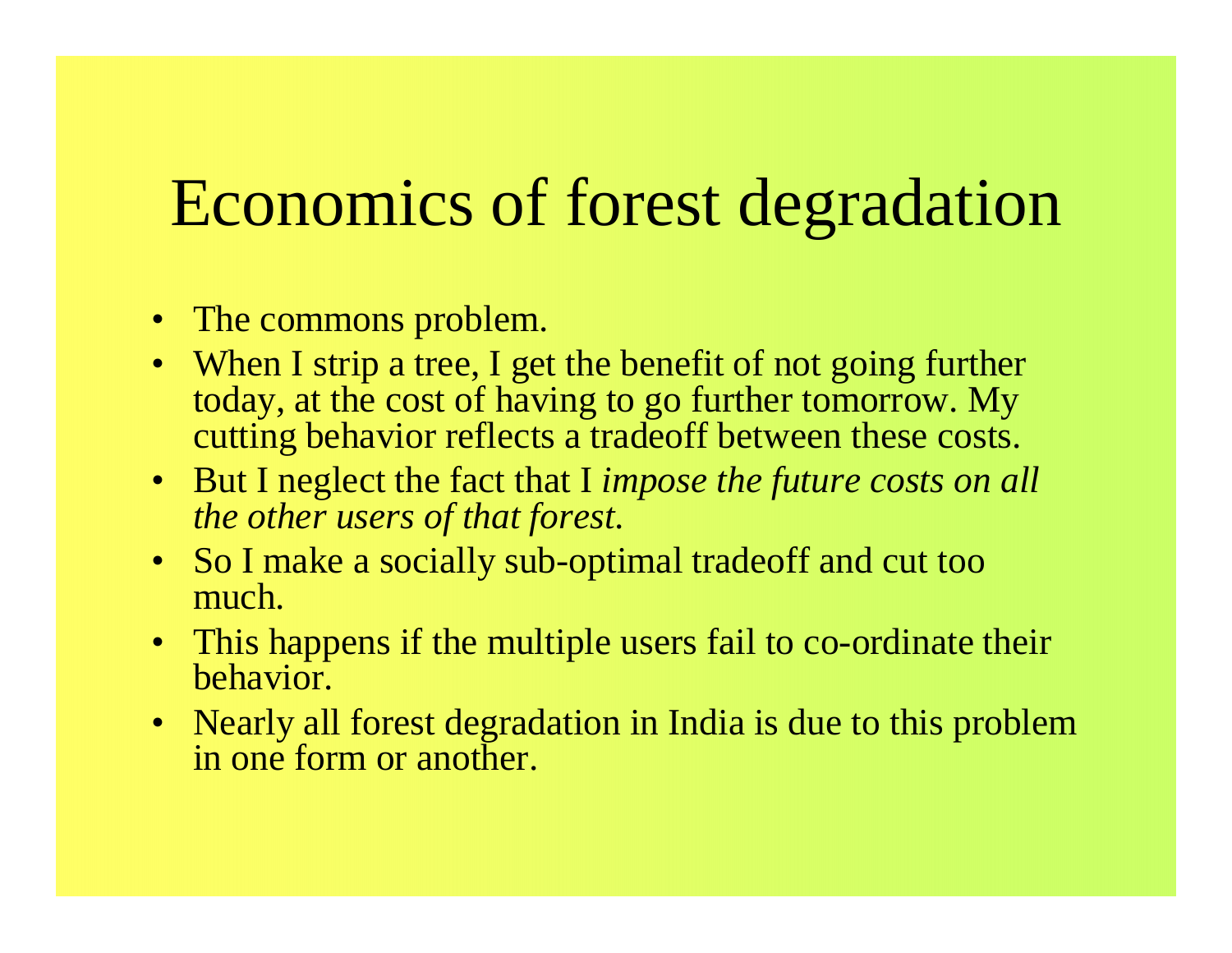# Economics of forest degradation - 2

- Better management systems provide better coordination and thus less degradation.
- Centralized way: External agency such as the state forest department regulates extraction.
- Decentralized way: Local self-governance to coordinate extraction. (Elinor Ostrom)
- Which works better? Anecdotal evidence from around the world suggests that it is the latter (Baland and Platteau, 1996).
- But there are confounding factors.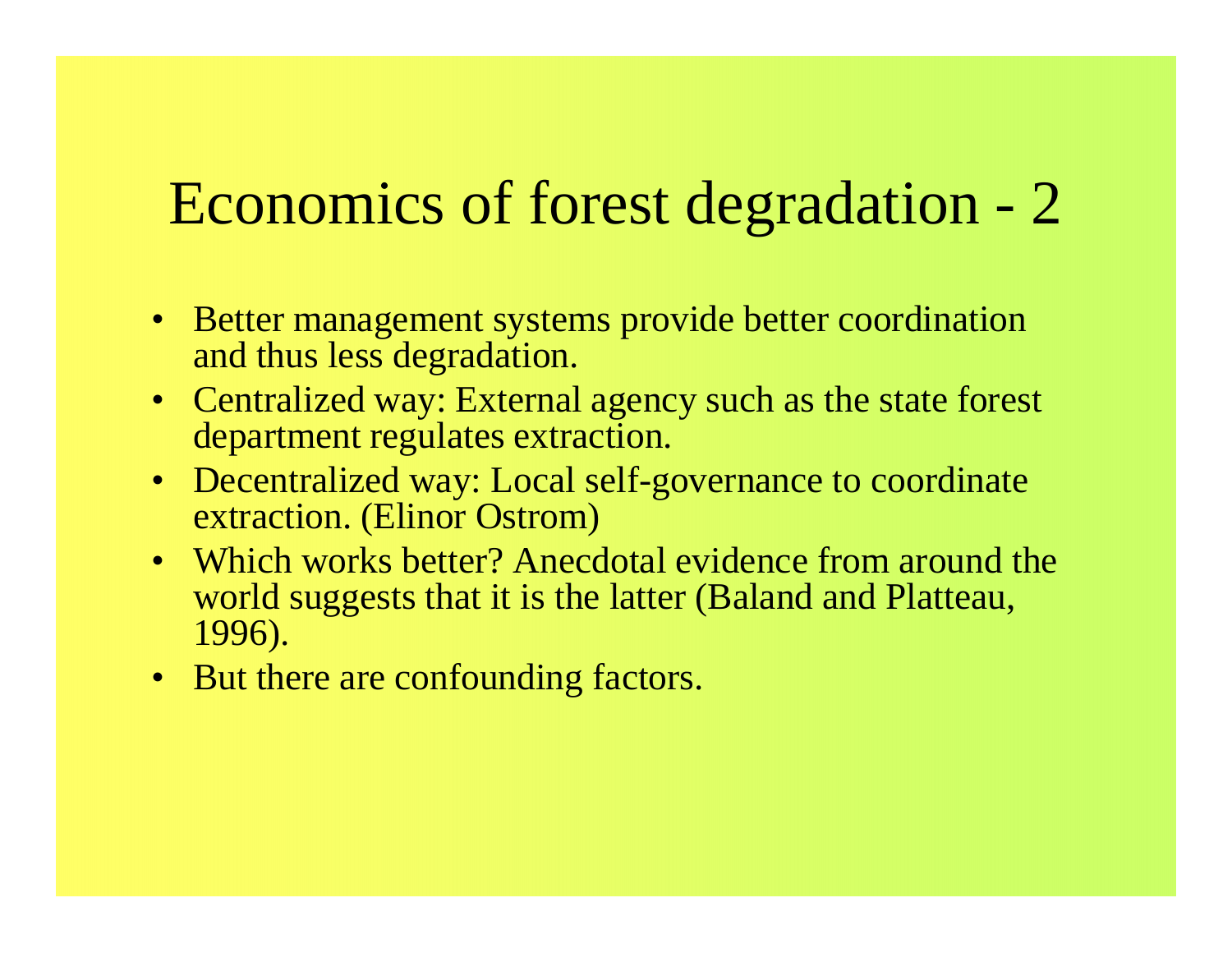|  | Table 1: Summary Statistics |  |
|--|-----------------------------|--|
|--|-----------------------------|--|

|                  | Council forests<br>State forests |      | Unmanaged village forests |       |       |       |
|------------------|----------------------------------|------|---------------------------|-------|-------|-------|
| Polygons         | 508                              |      | 240                       |       | 343   |       |
| Variable         | Mean                             | S.D. | Mean                      | S.D.  | Mean  | S.D.  |
| Area (ha.)       | 98.4                             | 85.5 | 75.6                      | 103.6 | 43.3  | 84.8  |
| Broadleaved      | 75.9                             | 22.7 | 64.9                      | 27.7  | 49.8  | 29.3  |
| % Crown Cover    |                                  |      |                           |       |       |       |
| Pine % Crown     | 33.9                             | 27.3 | 42.2                      | 31.8  | 37.9  | 30.8  |
| Cover            |                                  |      |                           |       |       |       |
| $\%$ forest      | 97.2                             | 7.6  | 93.2                      | 13.1  | 83.4  | 22.2  |
| % Broadleaved    | 67.9                             | 30.3 | 75.7                      | 23.2  | 69.07 | 25.15 |
| % Pine           | 29.2                             | 29.6 | 17.4                      | 21.3  | 14.3  | 18.9  |
| Aspect           | .499                             | .234 | .487                      | .219  | .494  | .223  |
| Altitude (km)    | 1.68                             | .47  | 1.56                      | .42   | 1.44  | .40   |
| Pop. density     | .673                             | .834 | 1.41                      | .93   | 1.57  | 1.16  |
| Time to Road     | 2.13                             | 1.93 | 1.55                      | 1.68  | 1.45  | 1.48  |
| Nearby SF stock  | 2.93                             | 1.79 | .84                       | 1.25  | .91   | 1.38  |
| Nearby CF stock  | .211                             | .549 | 1.13                      | 1.25  | 1.21  | 1.37  |
| Nearby UVF stock | .159                             | .431 | .95                       | 1.06  | .71   | .98   |

Note: SF= State Forest, CF = Council Forest, UVF = Unmanaged Village Forest.<br>Aspect ranges from south-facing (0) to north-facing (1), population density is in<br>persons per hectare, round-trip time to road is in hours, and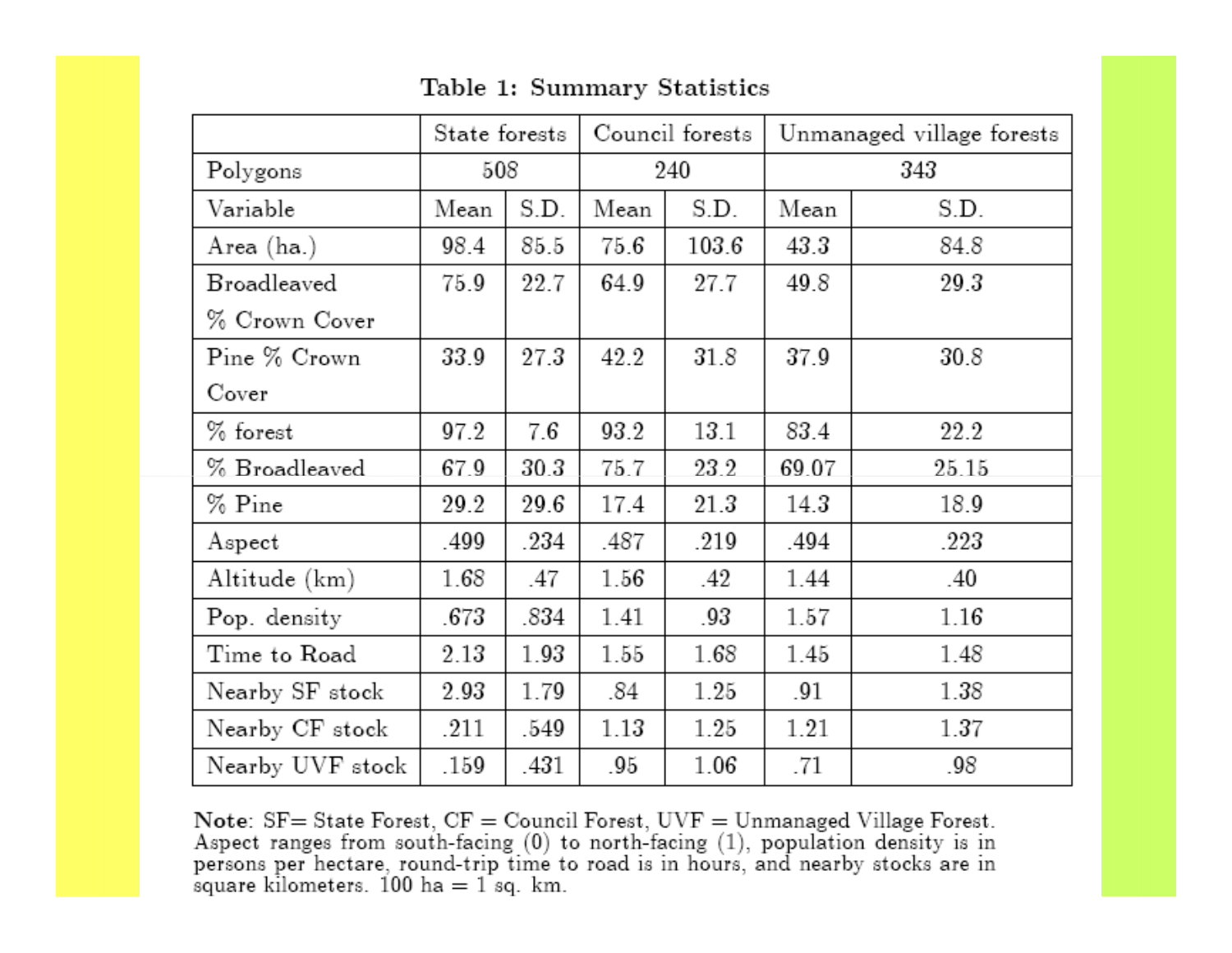# Uttarakhand Study (joint with Prabhakar & Mehta)

Question: Which does a better job of solving the commons problem? Van Panchayats (village forest councils) or the state Forest Dept? And which has a lower administrative cost?

Method: Control for confounders using geography & history.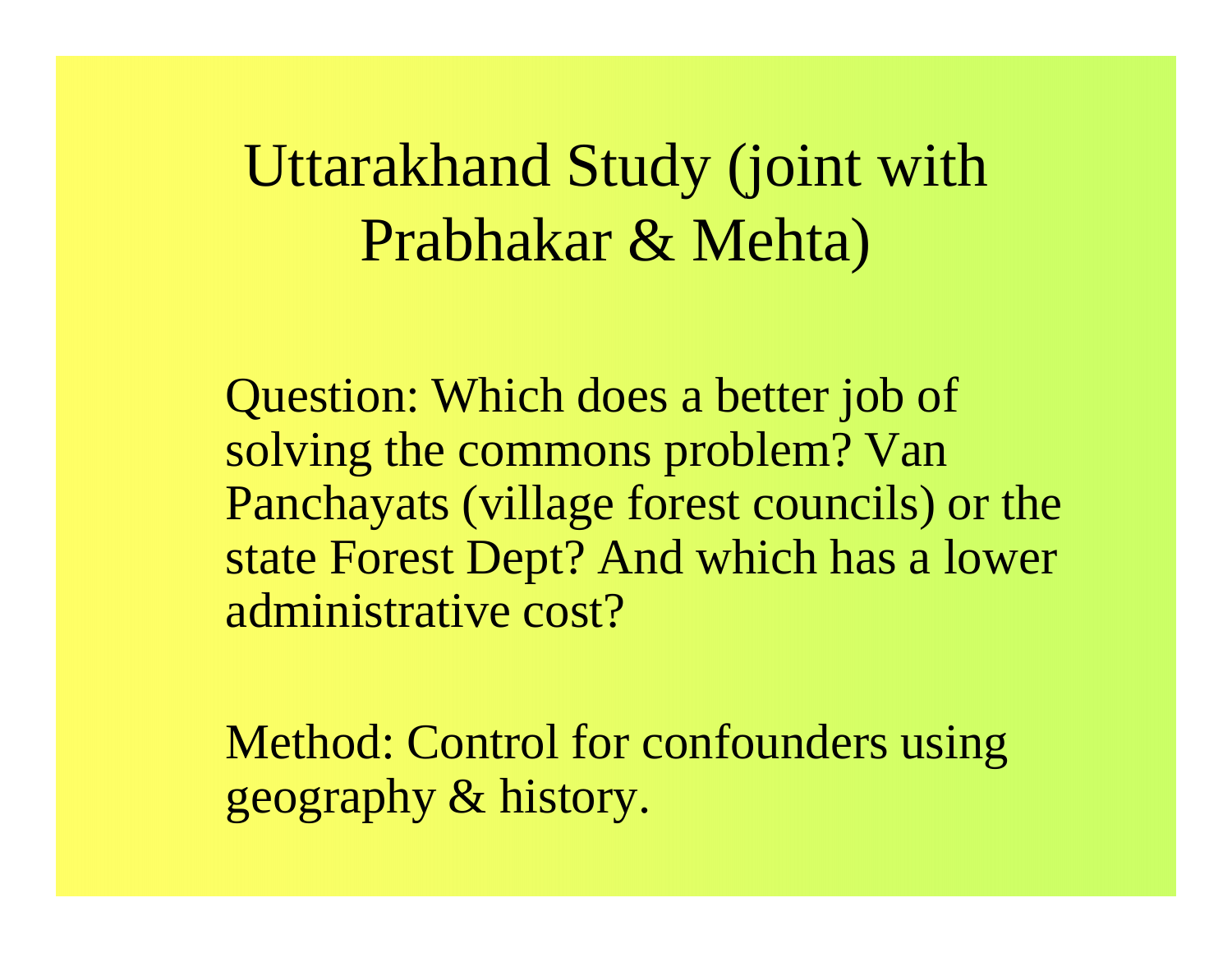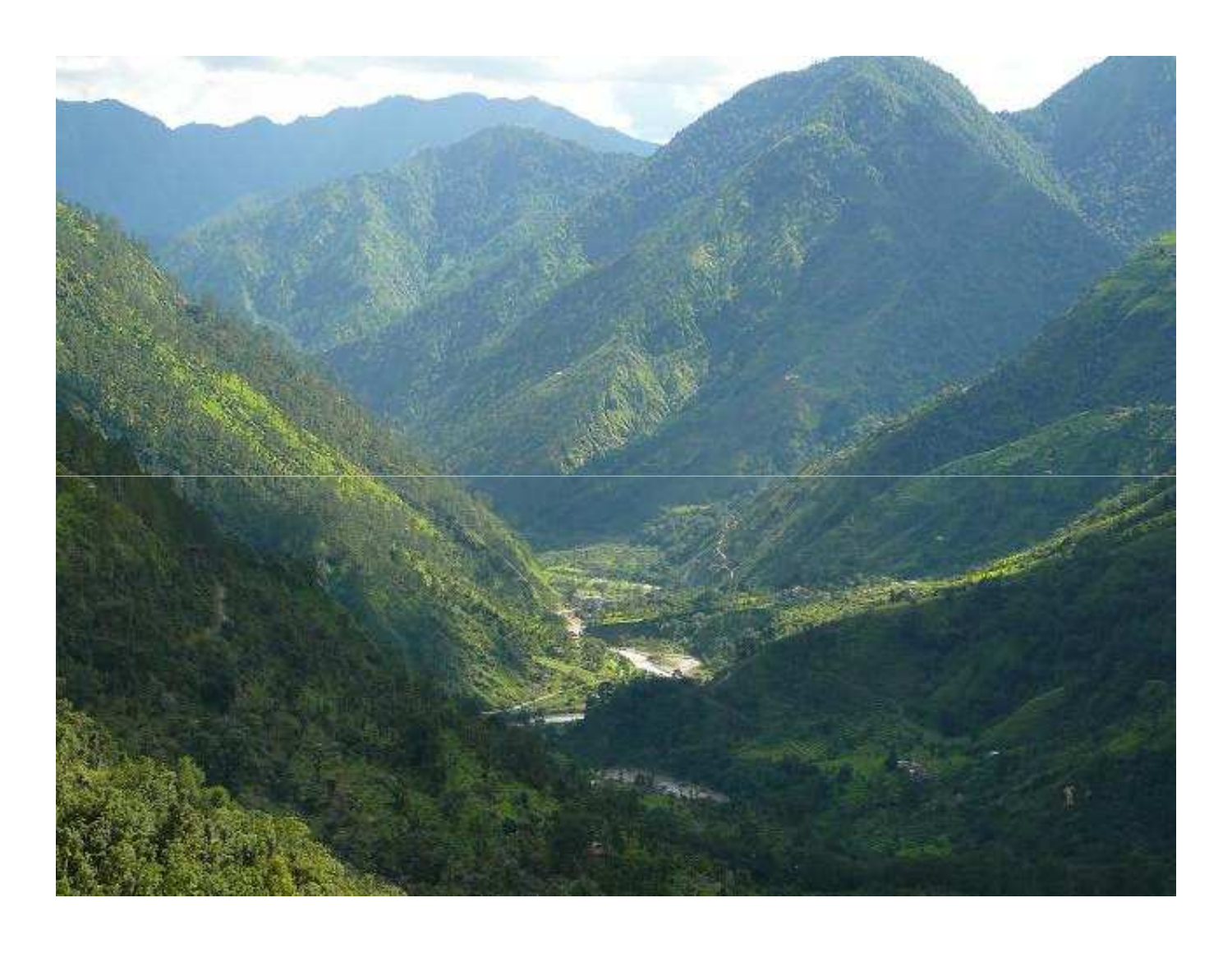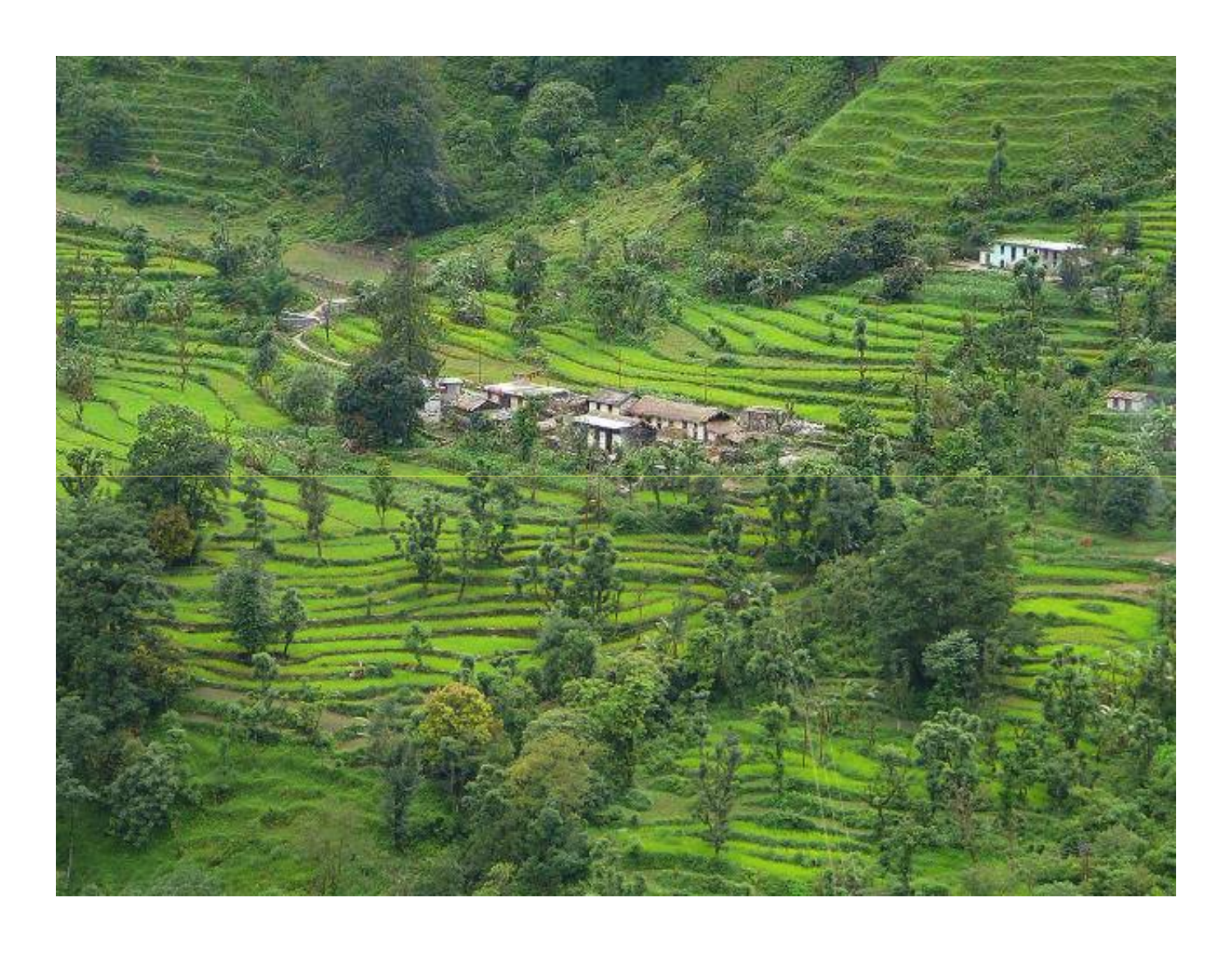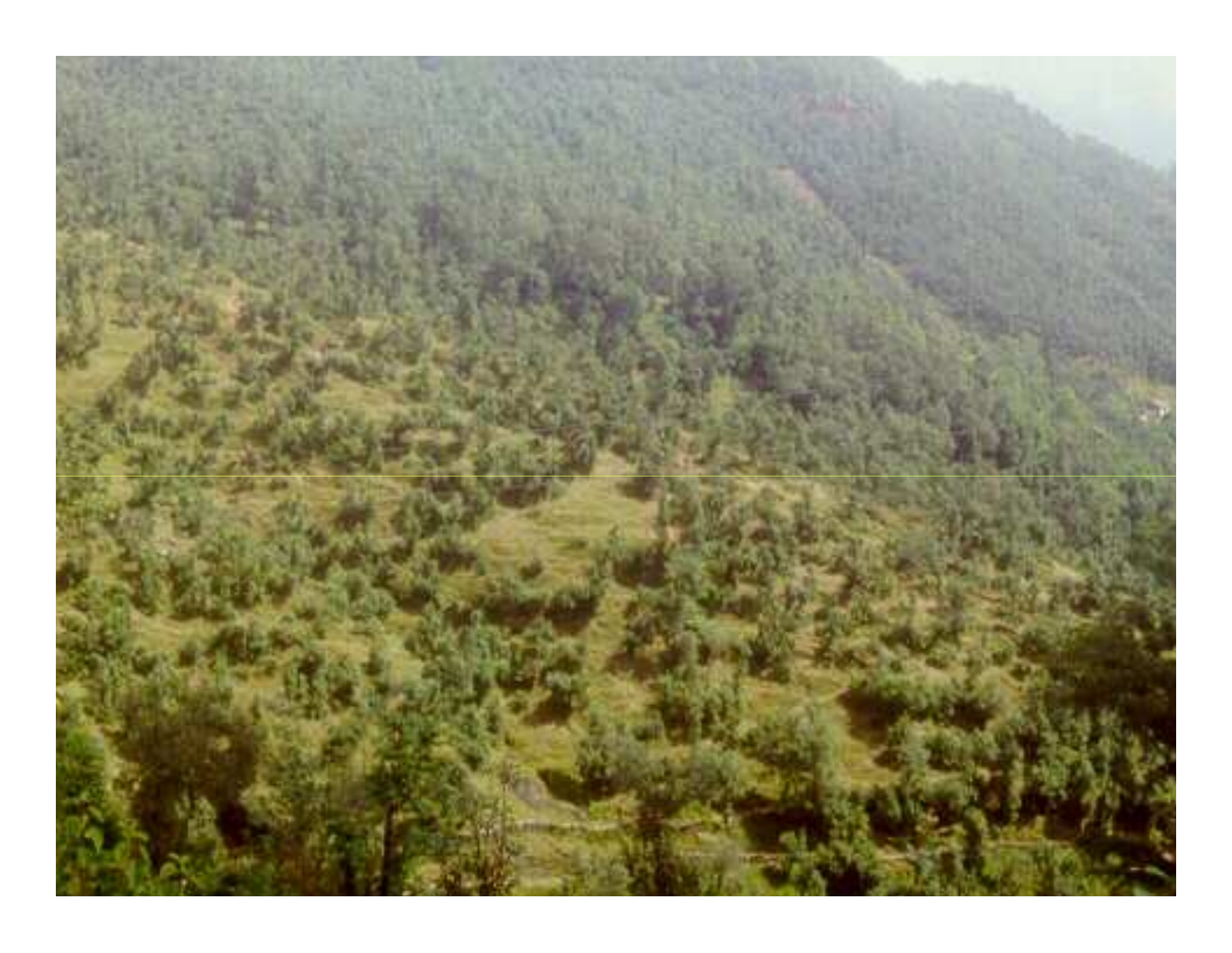# Van Panchayats (village forest councils)

Forests in Kumaun were Reserved early in the twentieth century. In 1930, about a decade later, and in response to widespread unrest, villages were permitted to carve out Council-managed forests both from common lands not nationalized and from nationalized forests. The area under Council management has gradually expanded since then to cover about a third of the forest area in the hill region of what is now Uttarakhand.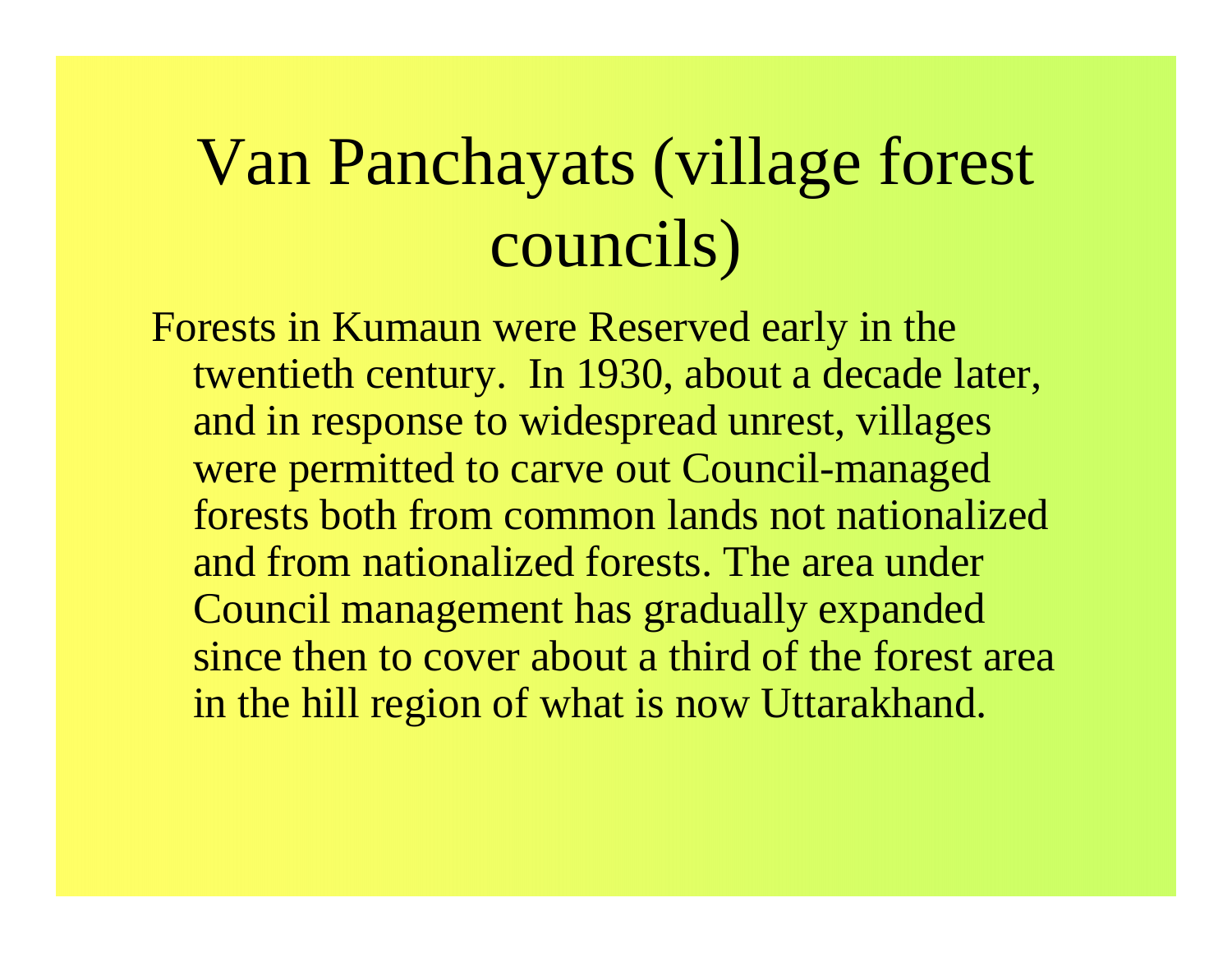# Cost comparison

| <b>Council forests</b>                                               | <b>State forests</b> |                                                  |     |
|----------------------------------------------------------------------|----------------------|--------------------------------------------------|-----|
| Watchmen's wages including<br>imputed cost of time for<br>volunteers | 46.75<br>(10.20)     | Admin<br>including<br>wages                      | 398 |
| Other expenditure                                                    | 2.06<br>(0.58)       | Building,<br>plantation,<br>forest<br>protection | 130 |
| Govt expenditure on Council<br>Inspectors                            | 6.66                 |                                                  |     |
| Total                                                                | 55.47                |                                                  | 528 |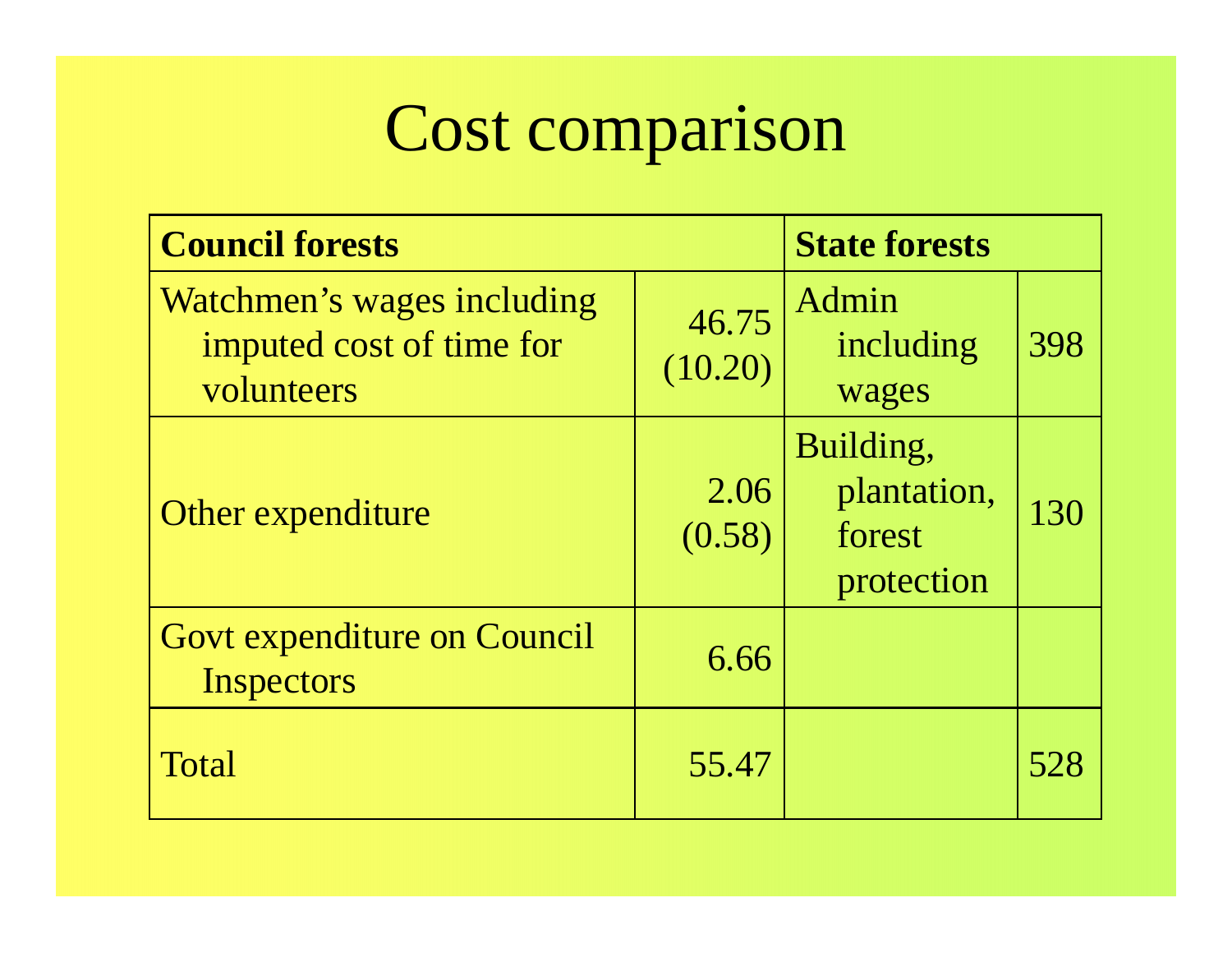# Effectiveness of conservation: **Methods**

- We show that Councils were at least as effective at conservation as the State.
- Compare crown cover in 1998.
- For this comparison to be valid, we need to show *either* that the State and Council forests being compared were identical in other respects,
- *Or* that State forests were more naturally suited to dense forest than Council forests.
- We establish the latter, thus strengthening the conclusion that Councils were at least as good.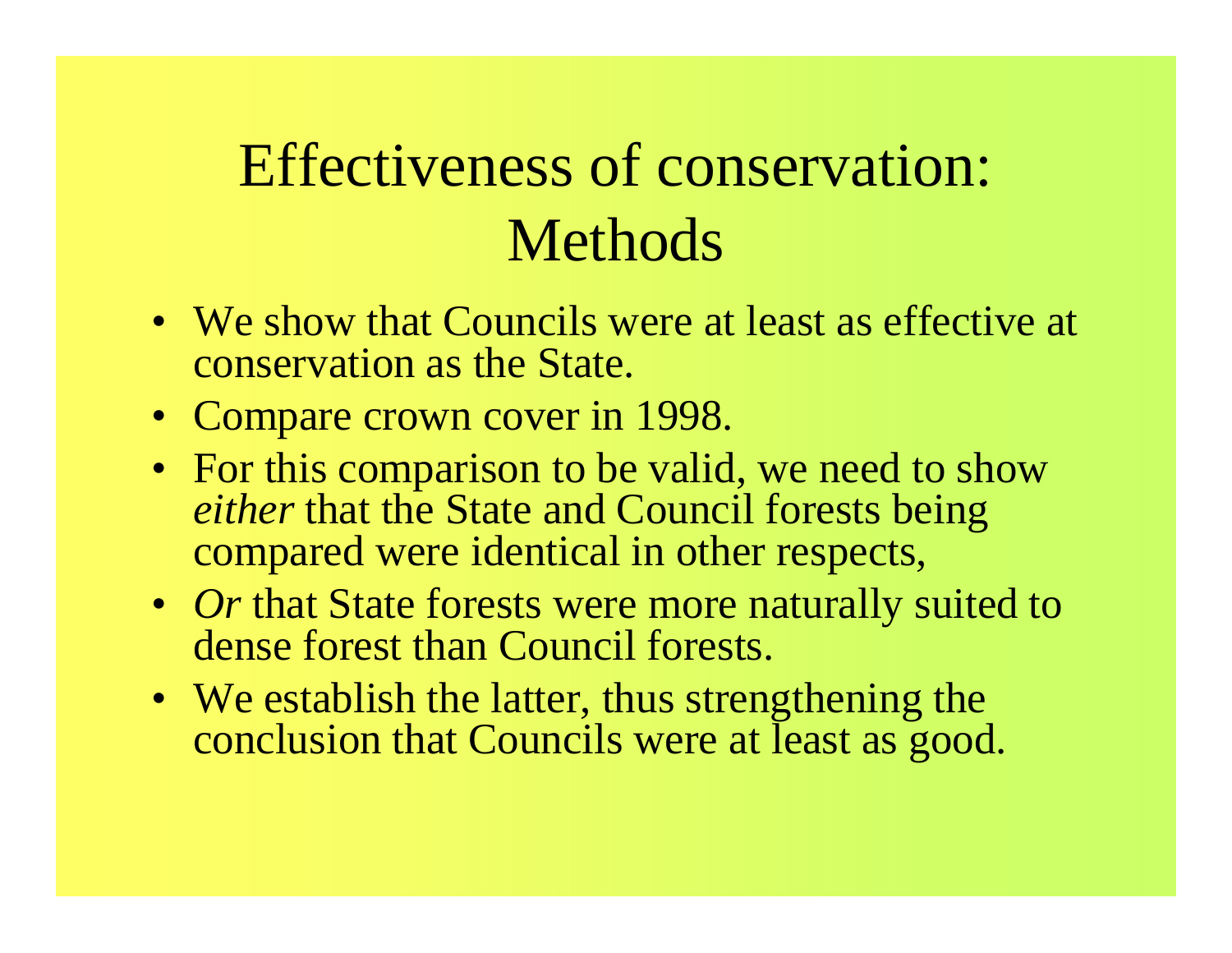# Selection of lands for inclusion in RF's and VP's

- Forest Settlement Reports: Land with better forestwas chosen for inclusion in RF's.
- Internal evidence from the data:
	- – North-facing aspect raises crown cover by 20-40 percentage points.
	- – RF's are statistically significantly more north-facing along the boundary with VP's.
- Conclusion: RF's are likely to have denser forest, other things equal.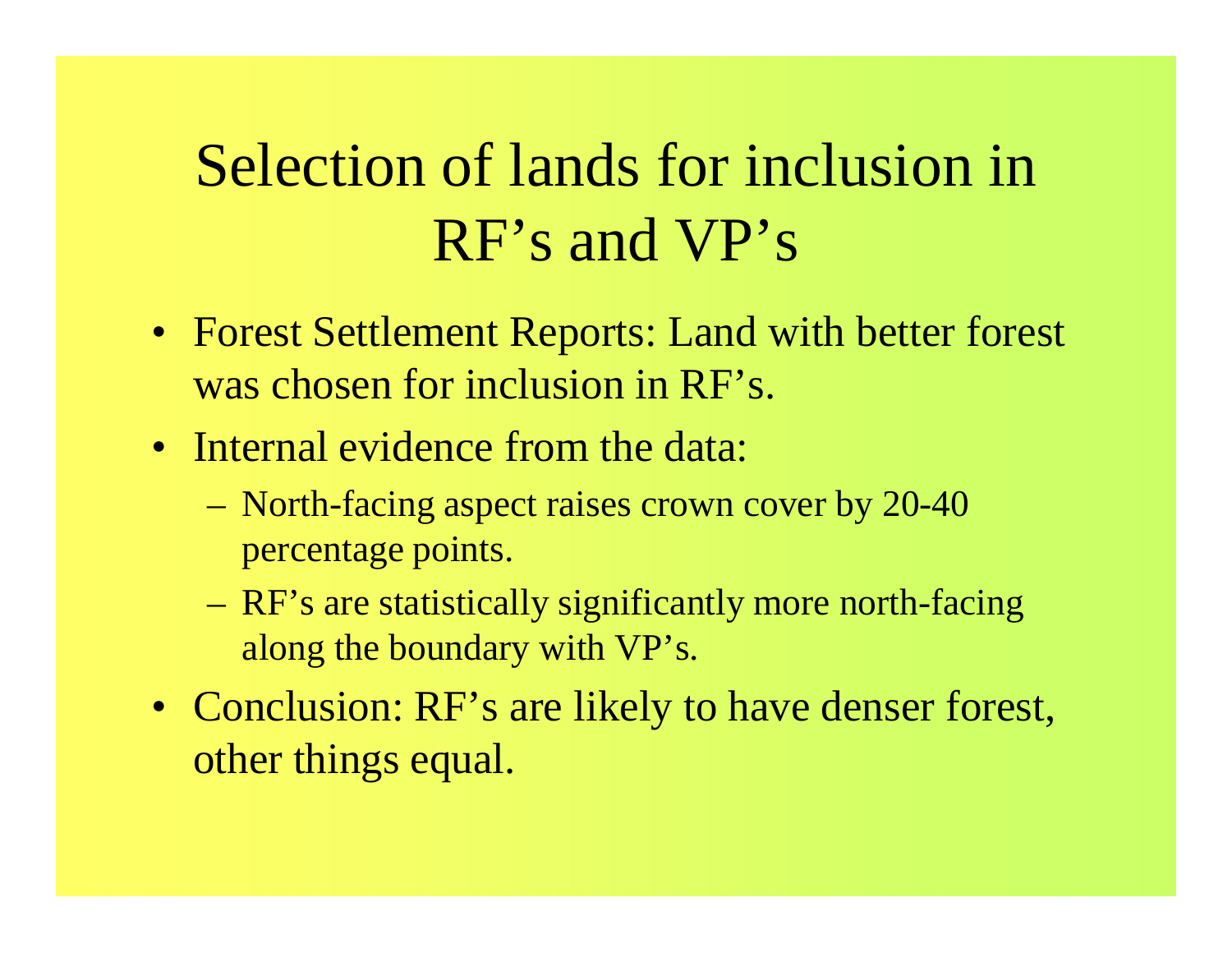#### Comparing RF & VP crown cover - Method 1

#### **JAGESHWAR VALLEY: FCC of IRS-1D LISS III**

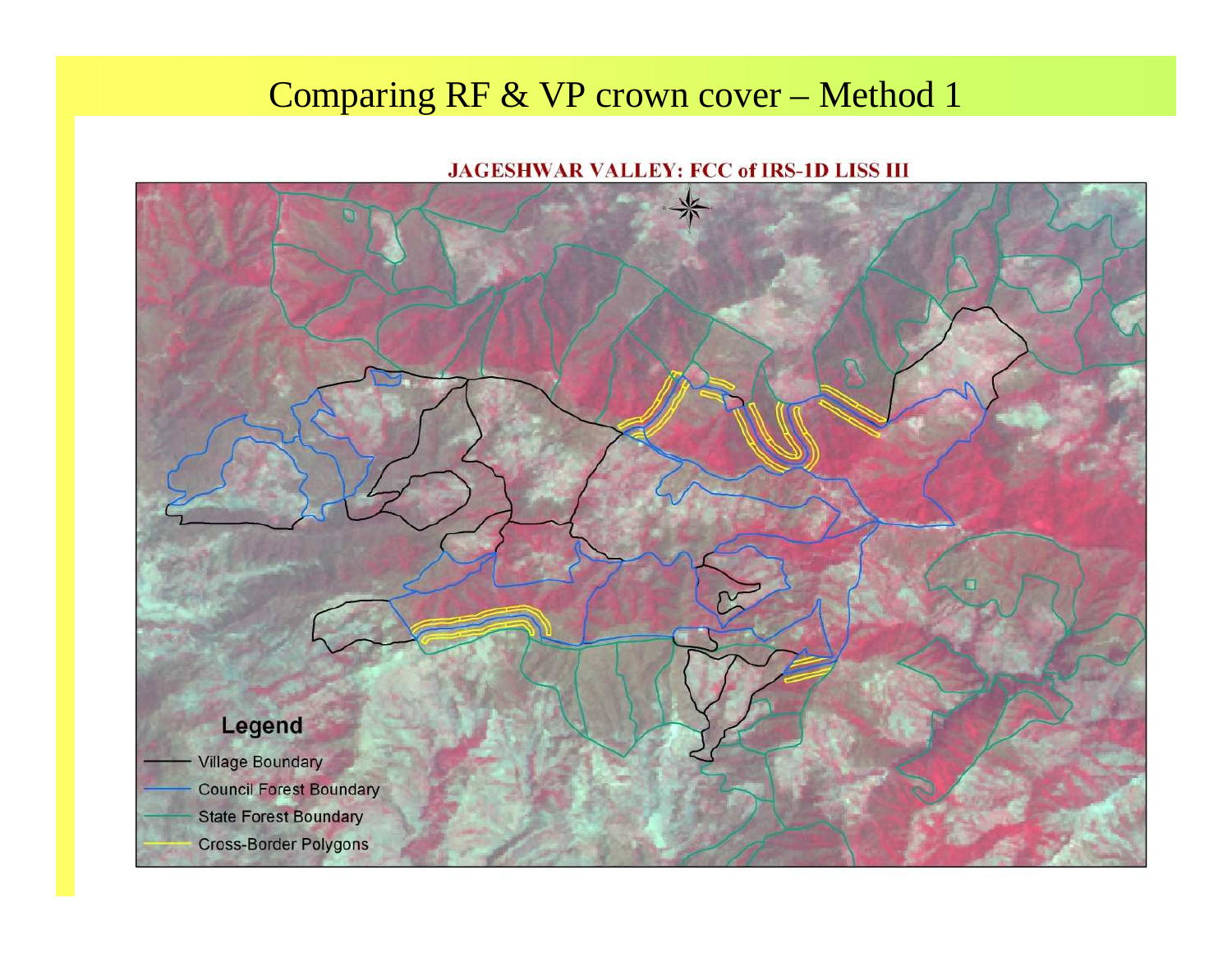#### Comparing RF & VP crown cover - Method 1

 $dyi = \alpha_0 + \alpha_1 dXi + d\epsilon i$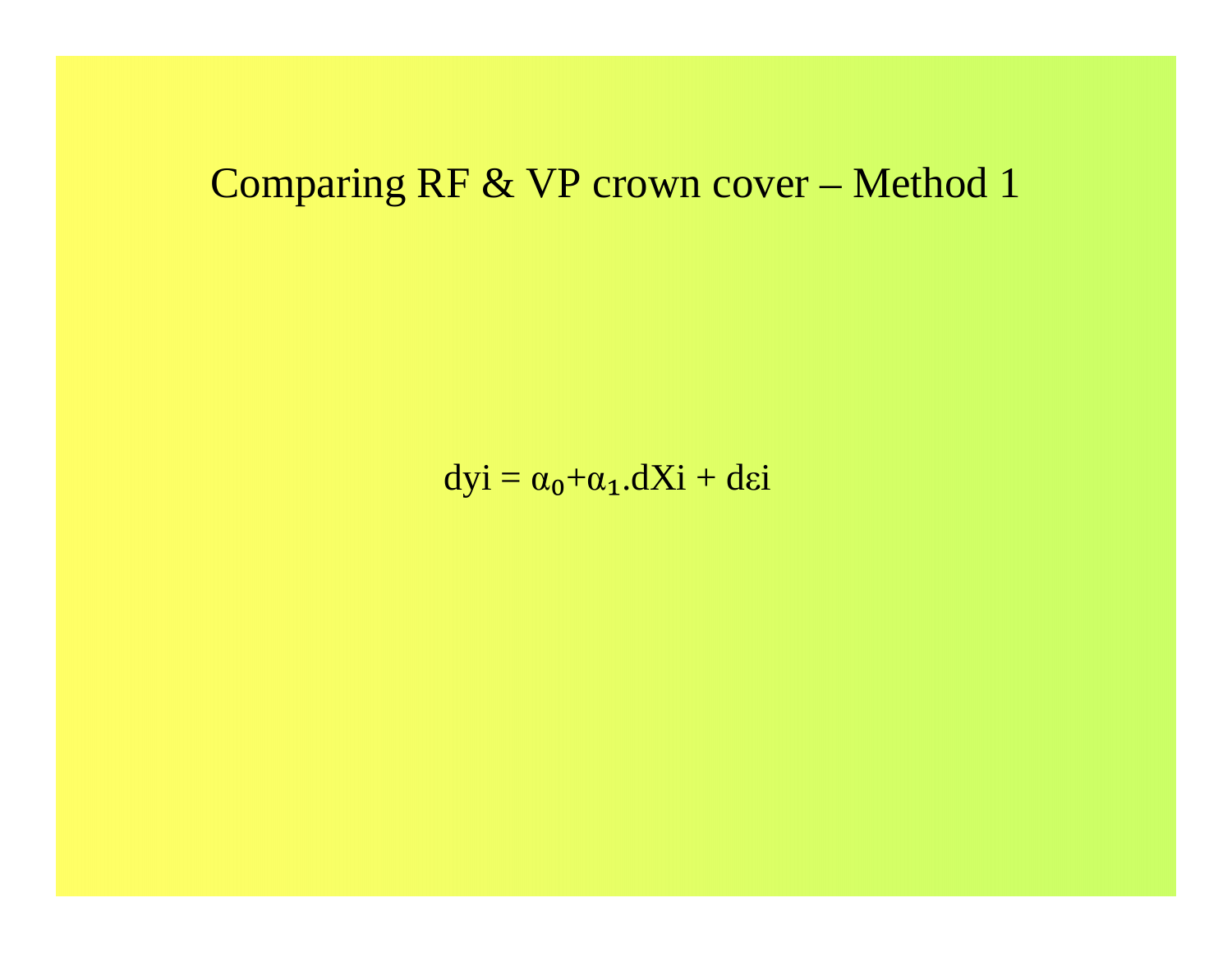#### Comparing State forest & Council forest crown cover – Method 1

| <b>Dependent</b><br>variable $\rightarrow$ | (1)<br>% crown cover<br>(Broadleaved) | (2)<br>% crown cover<br>(Broadleaved) | (3)<br>% crown cover<br>(Pine) | (4)<br>% crown cover (Pine) |
|--------------------------------------------|---------------------------------------|---------------------------------------|--------------------------------|-----------------------------|
| Constant $(\alpha_0)$                      | 1.2<br>$(p = 0.677)$                  | $-0.7$<br>$(p = 0.772)$               | $-2.4$<br>$(p = 0.514)$        | $-4.0$<br>$(p = 0.161)$     |
| Aspect                                     | 32.2<br>$(p = 0.000)$                 | 30.5<br>$(p = 0.000)$                 | 12.2<br>$(p = 0.170)$          | 12.9<br>$(p = 0.147)$       |
| Population<br>density                      | $-25.2$<br>$(p = 0.335)$              |                                       | $-112.5$<br>$(p = 0.188)$      |                             |
| Population<br>density sq                   | 0.71<br>$(p = 0.805)$                 |                                       | 16.5<br>$(p = 0.116)$          |                             |
| Time to<br>Road                            | 10.3<br>$(p = 0.107)$                 |                                       | 5.7<br>$(p = 0.631)$           |                             |
| <b>Nearby</b><br>forest stock              | $-0.24$<br>$(p = 0.775)$              |                                       | $-1.7$<br>$(p = 0.424)$        |                             |
| # pairs                                    | 242                                   | 242                                   | 91                             | 91                          |
| # councils                                 | 68                                    | 68                                    | 44                             | 44                          |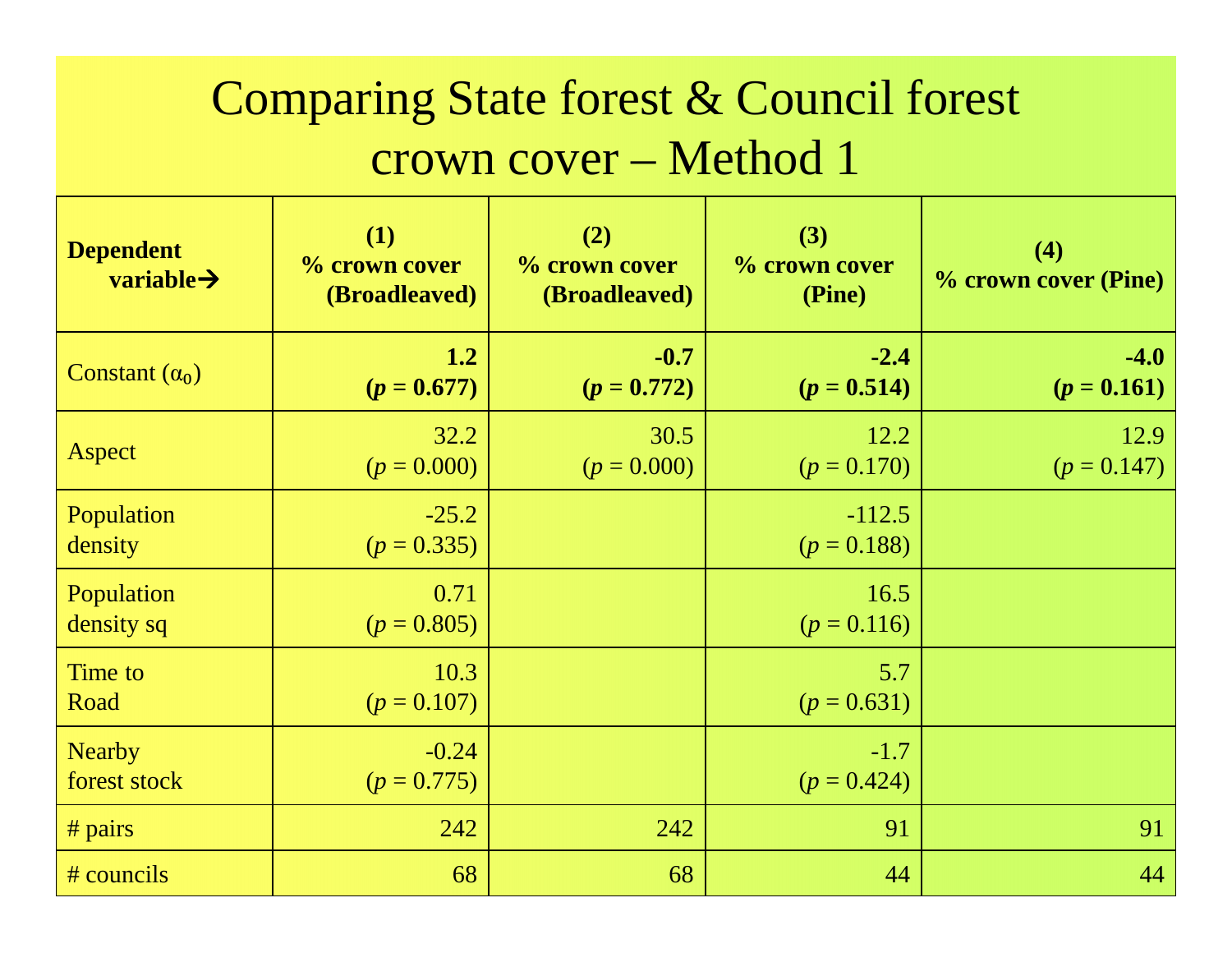#### Comparing State & Council crown cover –Method 2

|                                                                | <b>Broadleaved crown</b><br>cover | <b>Pine crown cover</b>  |
|----------------------------------------------------------------|-----------------------------------|--------------------------|
| <b>Nearby VP Stock</b>                                         | $-0.91$<br>$(p = 0.645)$          | $-0.47$<br>$(p = 0.840)$ |
| <b>VPDummy*Nearby VP Stock</b>                                 | 2.90<br>$(p = 0.162)$             | $-0.70$<br>$(p = 0.814)$ |
| <b>Nearby RF Stock</b>                                         | 2.53<br>$(p = 0.000)$             | $-0.56$<br>$(p = 0.605)$ |
| <b>VPDummy*Nearby RF Stock</b>                                 | $-2.18$<br>$(p = 0.164)$          | 0.68<br>$(p = 0.752)$    |
| <b>Observations</b>                                            | 582                               | 504                      |
| <b>Clusters</b>                                                | 495                               | 444                      |
| $R^2$                                                          | 0.50                              | 0.36                     |
| Difference in predicted crown cover<br>$(VP - RF)$ at RF means | $-4.35$<br>$(p = 0.255)$          | 3.00<br>$(p = 0.548)$    |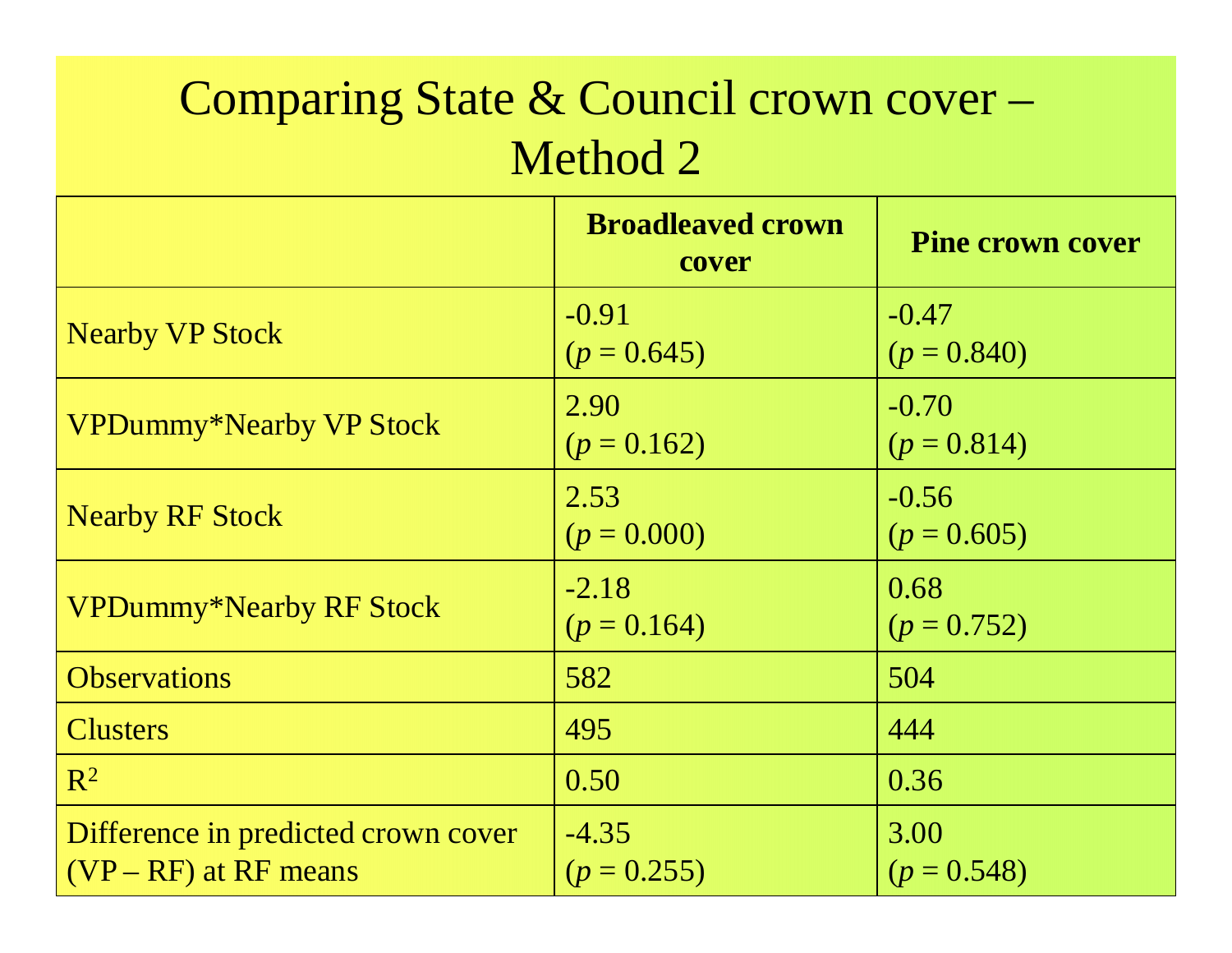### Comparing State & Council crown cover –Method 3

**Mean difference in crown cover (Council – State) matched by propensity score**

| <b>Matching method</b>      | <b>Broadleaved</b> | <b>Pine</b>      |
|-----------------------------|--------------------|------------------|
| Nearest neighbor            | 1.8(3.0)<br>75%    | 14.6(4.7)<br>75% |
| Radius $=0.01$              | 0.5(2.7)<br>79%    | 12.0(4.0)<br>74% |
| Kernel                      | 1.1 $(2.2)$<br>75% | 9.2(3.5)<br>75%  |
| <b>Treated observations</b> | 355                | 318              |
| All observations            | 582                | 504              |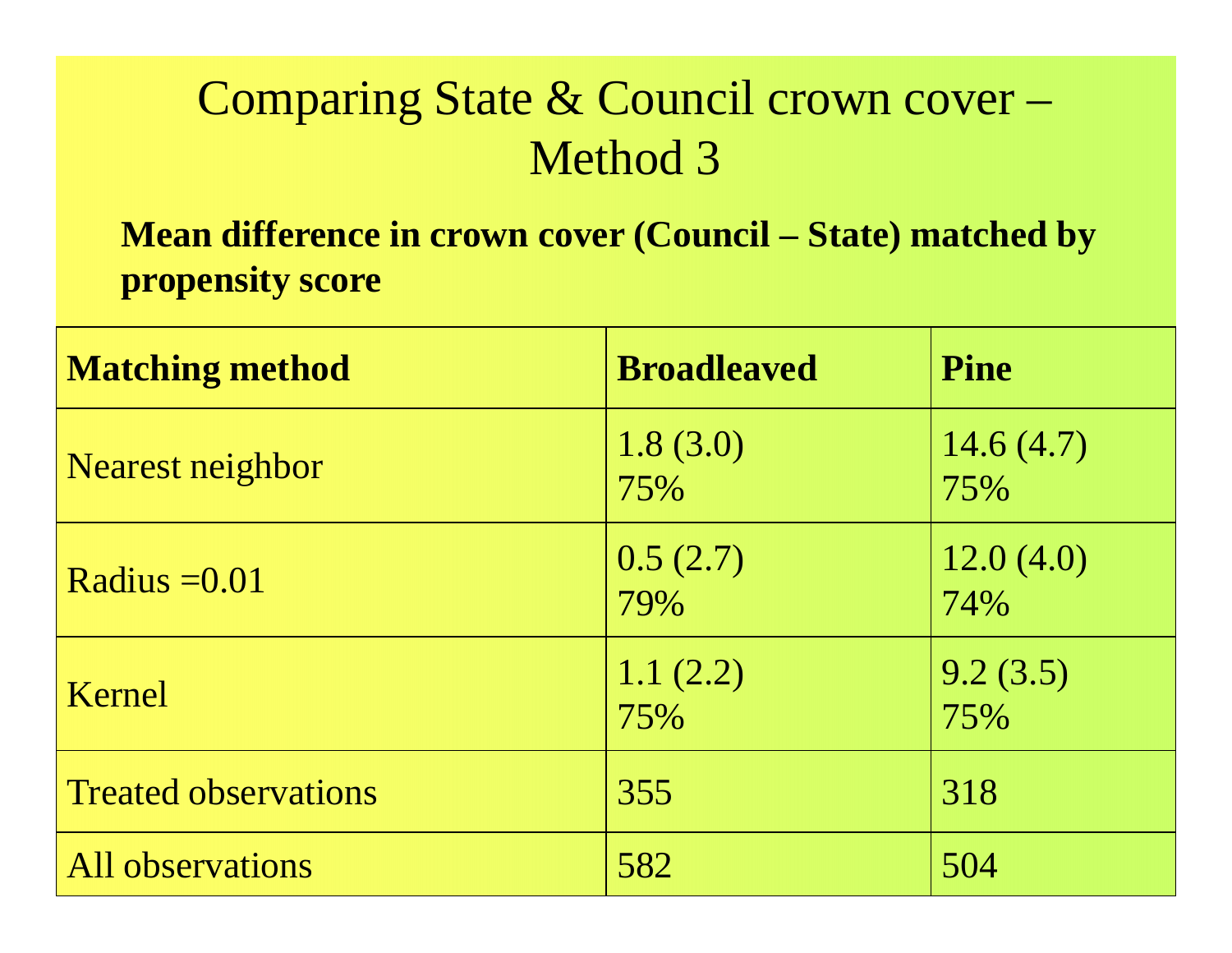# Conclusion

- State forests cost nearly ten times as much per hectare to manage as Council forests.
- They are in no better shape, other things equal.
- We also found (in an earlier working paper) that Council forests had significantly higher crown cover than unmanaged village commons.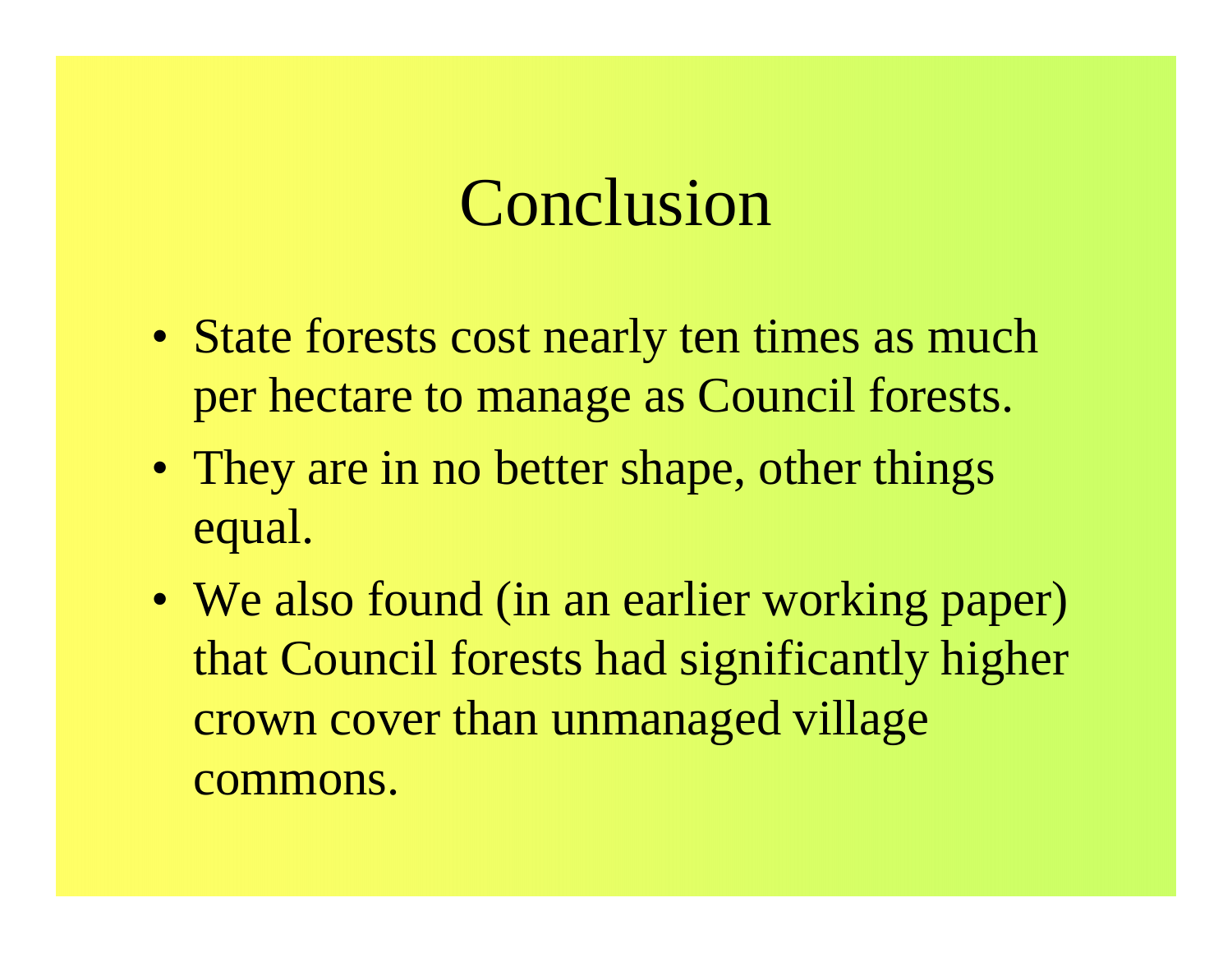# Related study

- Baland, Bardhan, Das & Mookherjee (under review)
- Sampled Council & State forests. Use multiple regression.
- Find that Councils have the same crown cover, regeneration, but have 20-30% lesslopping damage, controlling for other factors.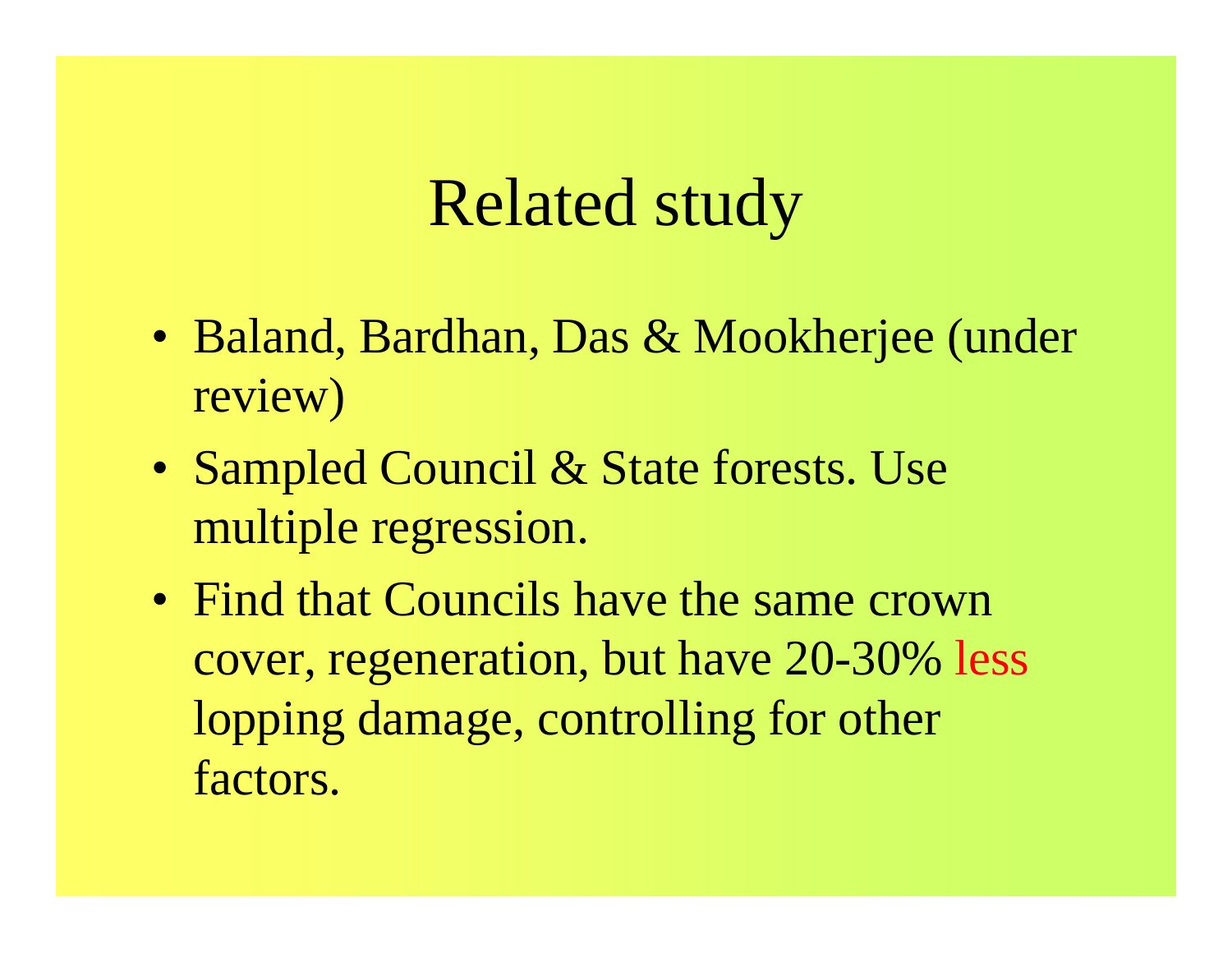# Implications for Forest Policy in India -1

- We saw that there is little hope for reversing deforestation in the next few decades, at any rate.
- However, 19% of the land area of India is said to be "wasteland" (Ministry of Rural Development). A significant part of this is probably degraded forest, now scrub, being used for firewood collection & grazing under **open access**.
- What our results suggest is that such lands, if they were to be put under governance structures similar to VP's, could come to resemble or look better than, Reserved Forests, on average.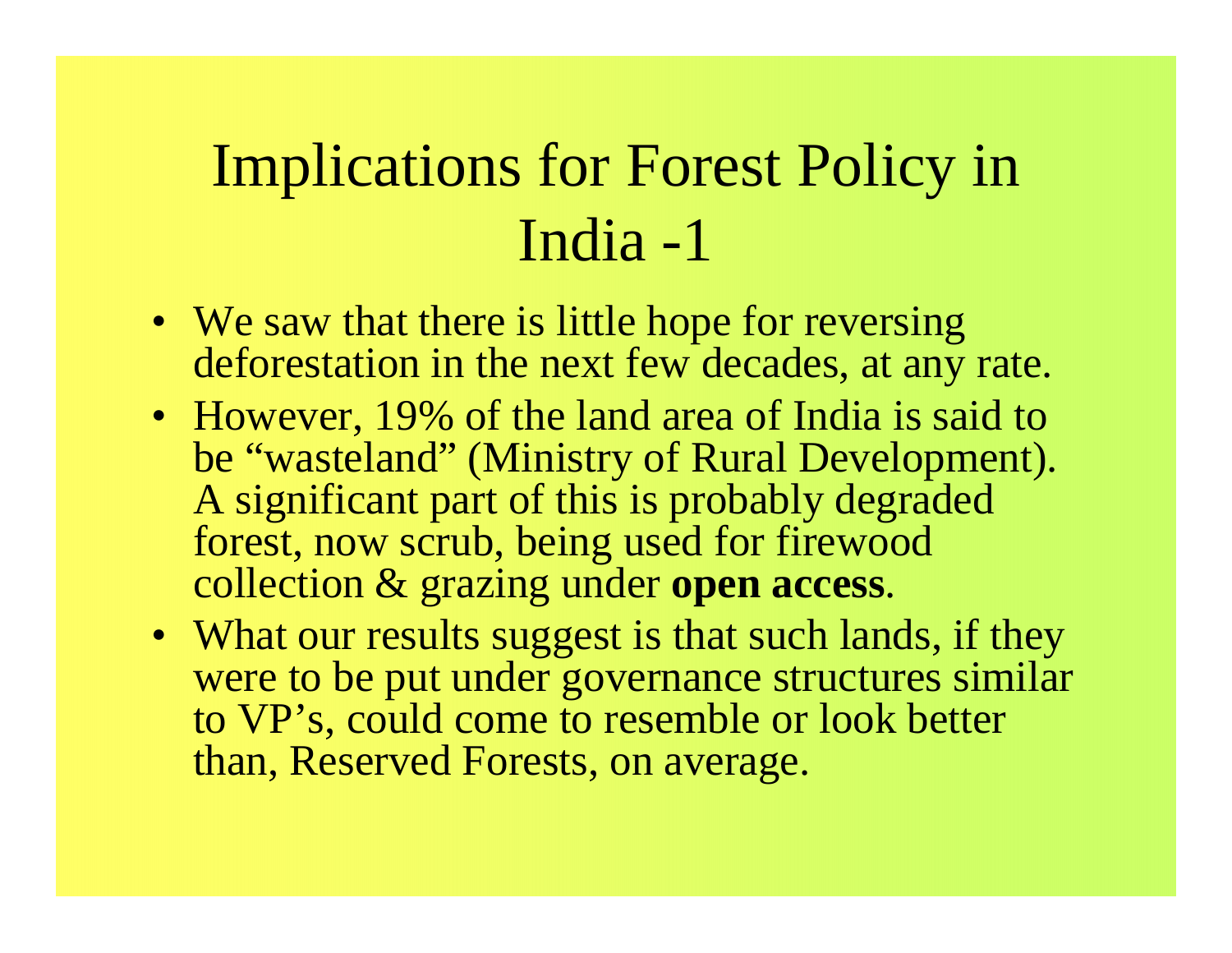# Implications for Forest Policy in India -2

- Devolving Reserved Forests to local communities, on the other hand, may not show large gains. (Although Baland et al's results show that there may be some improvement).
- But it will save money that could be used to subsidize alternatives to firewood such as biogas, LPG, and electricity.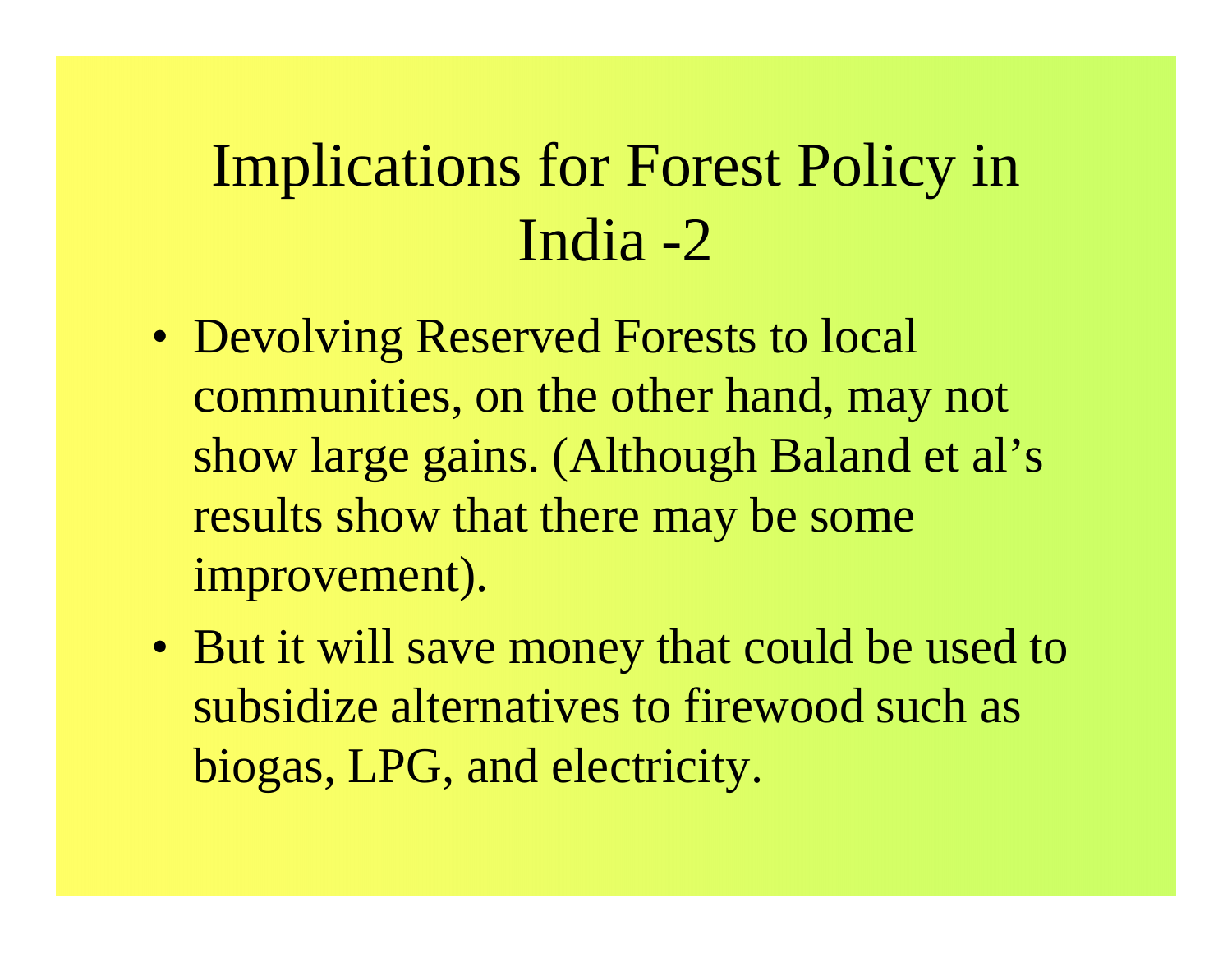## Further issues

- Although on average, crown cover is no worse, possibly better in Van Panchayats than Reserved Forests,
- We haven't said anything about distribution.
- Conservationist VP's may make the poor worse/better off. But there is no evidence for this, one way or the other.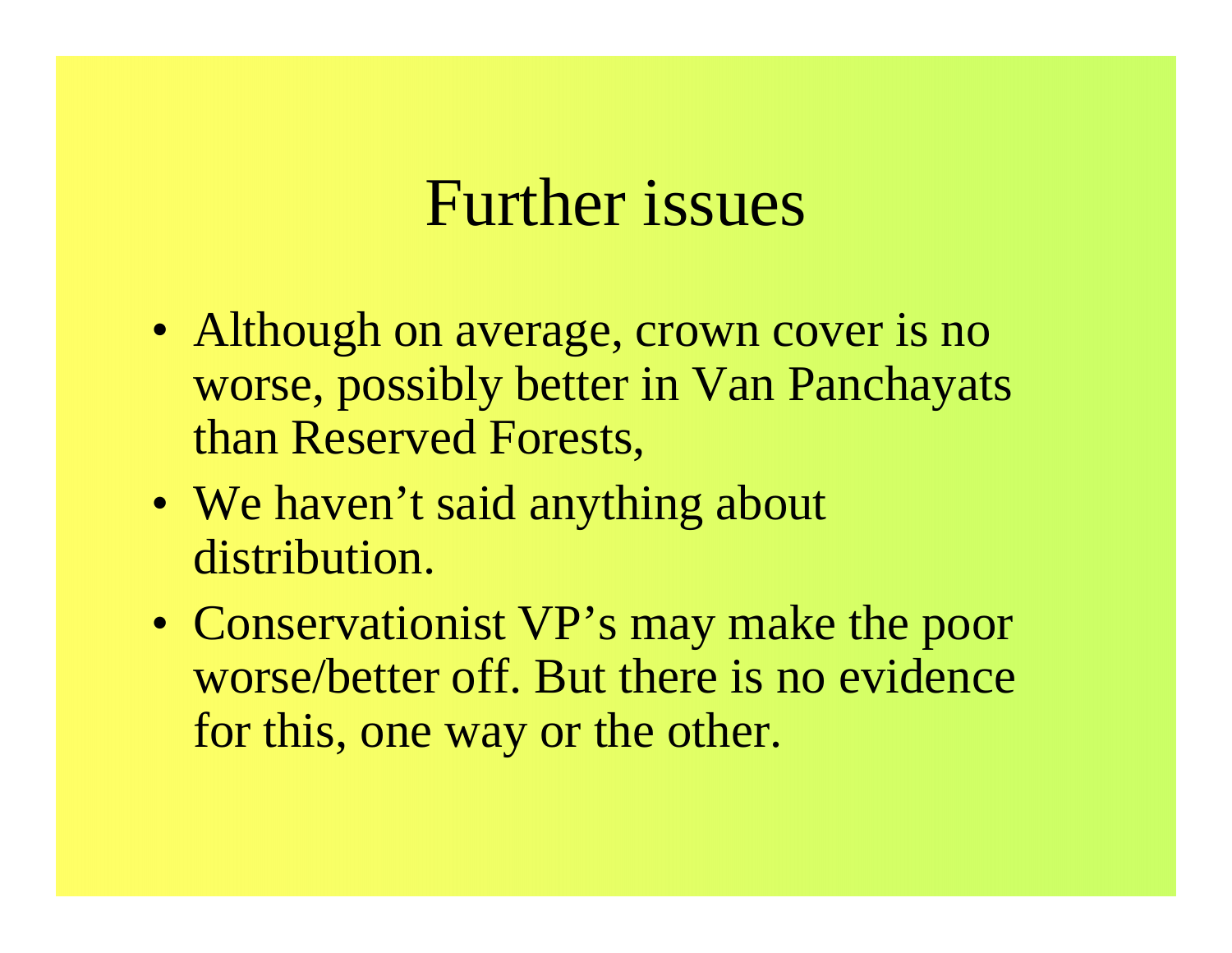# Further issues - 2

- We don't know about biodiversity under different forms of management. This would require more intensive field work.
- Generally speaking, there is no reason to expect that biodiversity will be well preserved by local communities. It may come into conflict with livelihoods.
- Unless communities are paid by the government to maintain biodiversity…there is a case for trying Payments for Ecosystem Services.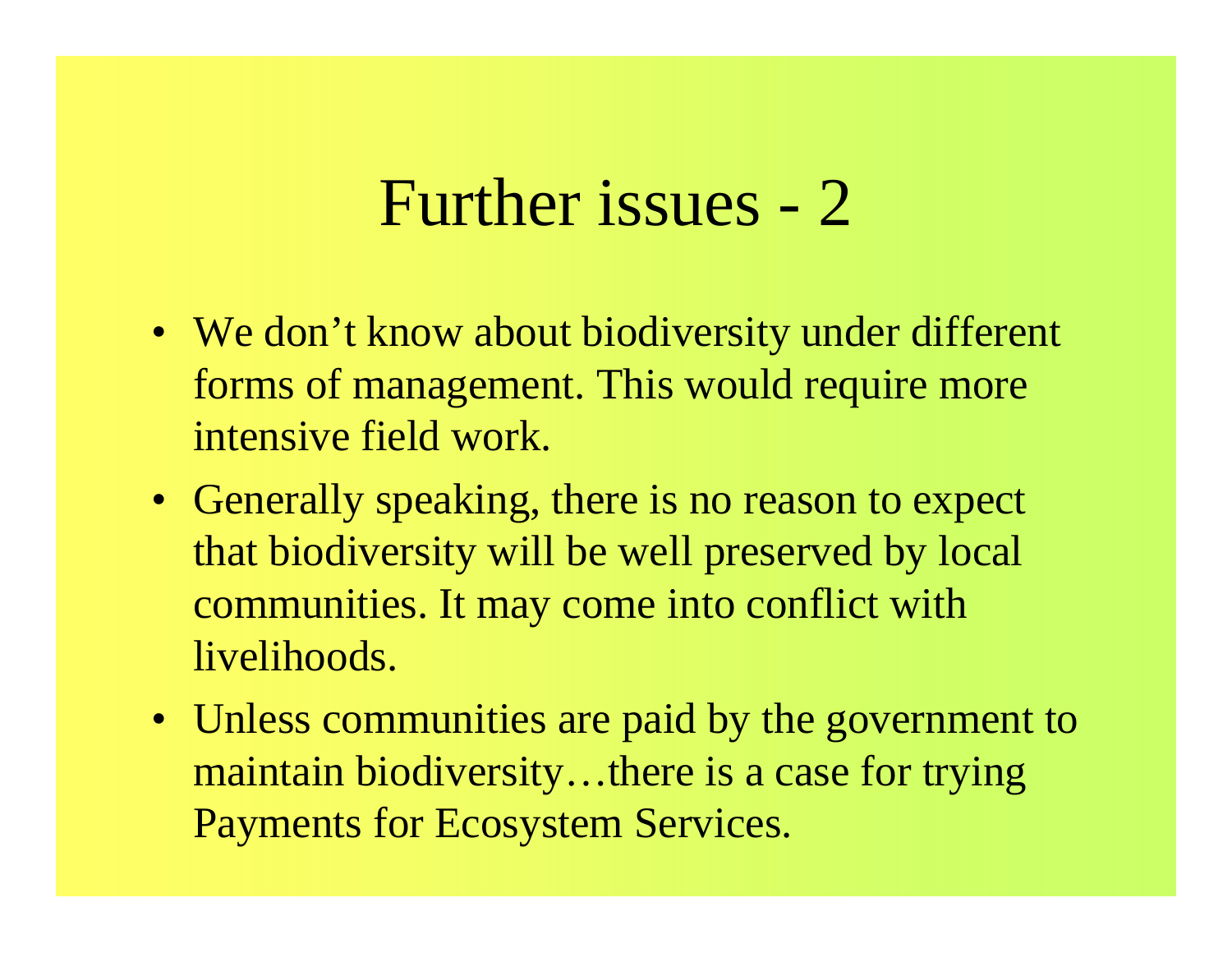# Acknowledgements

National Science Foundation, Institute of Rural Management at Anand, Foundation for Ecological Security, Uttarakhand Forest Department, Emory University, University of Michigan at Ann Arbor. Research assistance from Preeti Rao, Sweta Patel, Mohit Chaturvedi. Numerous individuals for their help, especially Puran Chandra Patni.